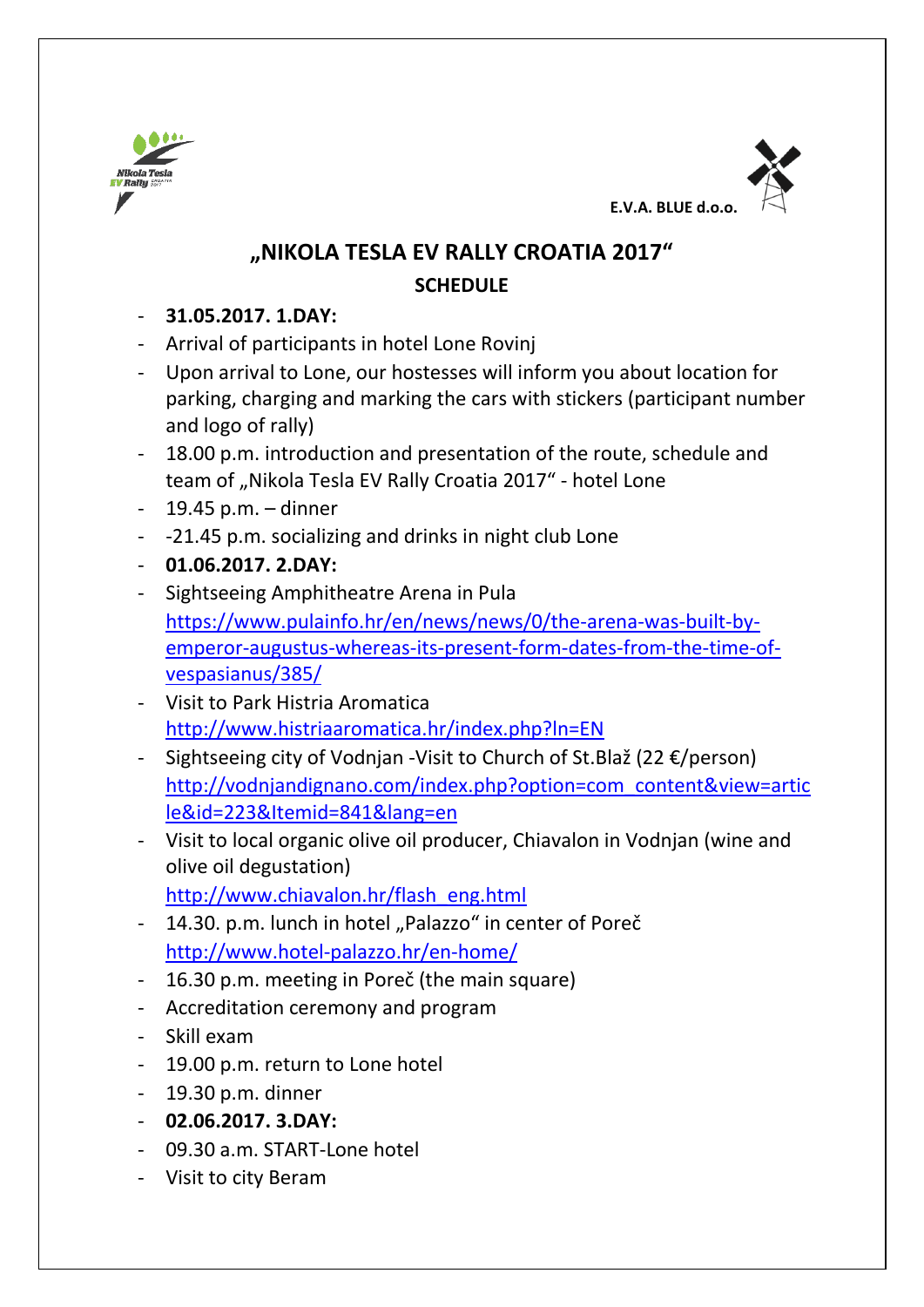<http://www.central-istria.com/en/odredista-destinations/beram/>

- Visit to city Hum <http://www.hum.hr/razvojhuma.html>
- Stop in city Opatija
- Ferry boat ride from Brestova to Island Cres
- 15.30 p.m. lunch in ACI Marina Cres [http://www.aci-marinas.com/en/aci\\_marina/aci-marina-cres/](http://www.aci-marinas.com/en/aci_marina/aci-marina-cres/)
- 18.30 p.m. arrival hotel Bellevu -Mali Lošinj (charging)
- **03.06.2016. 4.DAY:**
- 12.00 p.m. Start from Bellevue to center of Mali Lošinj Vehicles displayed on Riva in Mali Lošinj
- Sightseeing Apoksiomen Museum (8 €/person) <http://www.muzejapoksiomena.hr/en/>
- Lunch "Za Kantuni" restaurant <http://losinia.hr/en/page/restaurant-za-kantuni>
- 18.00 p.m. "speed race on airport" airport on Mali Lošini
- 20.30 p.m. Bellevue dinner
- **04.06.2016. 5.DAY:**
- 08.00 a.m. start from Bellevue to Cres
- Ferry boat from Cres to Island Krk
- Senj
- Ferry boat from Prizna -Žigljen to Island Pag (Lunch)
- 18.00 p.m. arrival in Zadar Riva- "Greeting to Sun"
- 18.20 p.m. Zadar Šibenik-Dugopolje (Supercharger)
- 21.00 p.m. hotel Lav Meridien -Split (dinner)
- **05.06.2016. 6.DAY:**
- 10.00 a.m. start from hotel Lav Meridien
- Visit to Imotski, Red and Blue Lake Lunch PP Grabovci <http://www.tz-imotski.hr/index.php/98-languages/193-english>
- 14.30 h Hotel Katarina Dugopolje -Dugopolje (Supercharger)
- 15.30 p.m. Speed race arround Poljud in Split
- 17.45 p.m. Riva in Split (sightseeing) <http://www.visitsplit.com/en/448/diocletian-palace>
- 19.30 a.m. hotel Lav Meridien-dinner
- **06.06.2016. 7.DAY:**
- 09.00 a.m. Start from hotel Lav Meridien
- 09.30 a.m. Supercharger Dugopolje -charging point
- 13.30 p.m. Smiljan MC Nikola Tesla -Birth Place of Nikola Tesla and tour in Nikola Tesla Museum (lunch,charging) <https://www.mcnikolatesla.hr/>